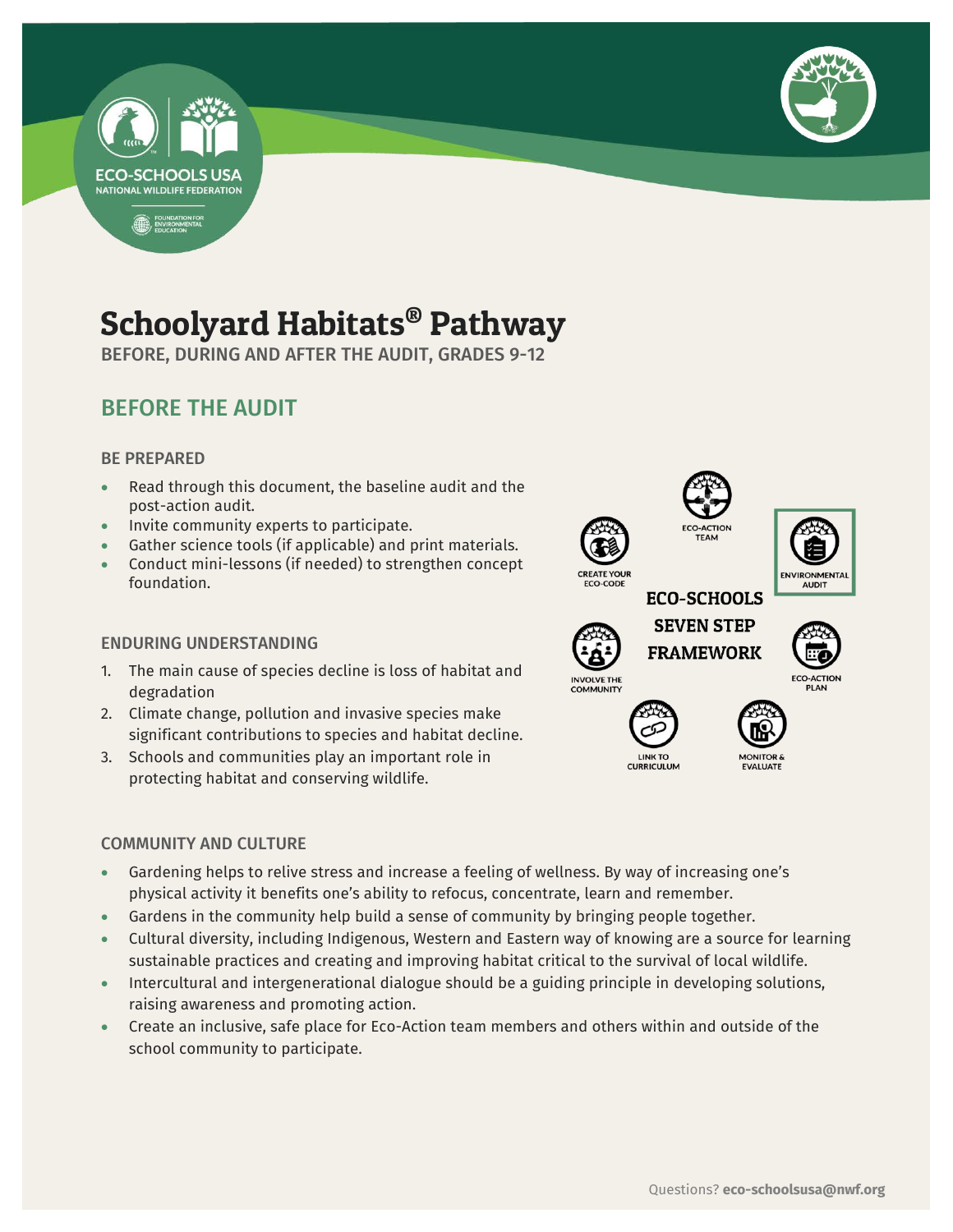

2 of 4

#### INTERDISCIPLINARY CONNECTIONS

- Language Arts Create a field guide for the school community and visitors to learn more about what makes the schoolyard habitat critical to the protection of wildlife and conservation of habitat.
- Math Calculate the amount of each type of soil amendment needed for the size of the schoolyard habitat(s) and determine how much to purchase or request for a donation that will be needed for the entire year.
- Agriculture Investigate the important role pollinators have on our crop systems. How can we grow food for a growing population while at the same time reverse the decline in pollinator species?
- Art Research shows art enhances brain function. Invite students to create works of art, murals, stepping stones, signage, etc. in an effort to engage more students in outdoor learning.

# SUSTAINABLE GWALS

 In 2016, seventeen Global Goals for Sustainable Development were adopted by world leaders at a United Nations Summit. These goals universally apply to all countries, therefore Eco-Schools USA is committed to doing our part. Over the next fifteen years, efforts will be made by governments, institutions and citizens all across the globe to end all forms of poverty, fight inequalities and tackle climate change, while ensuring nobody is left behind.





Make cities and human settlements inclusive, safe, resilient and sustainable.



Protect, restor and promote sustainable use of terrestrail ecosystems, sustainably manage forests, combat desertification and halt and revers land degradation hand biodiversity loss.

Learn more at [globalgoals.org](https://www.globalgoals.org/)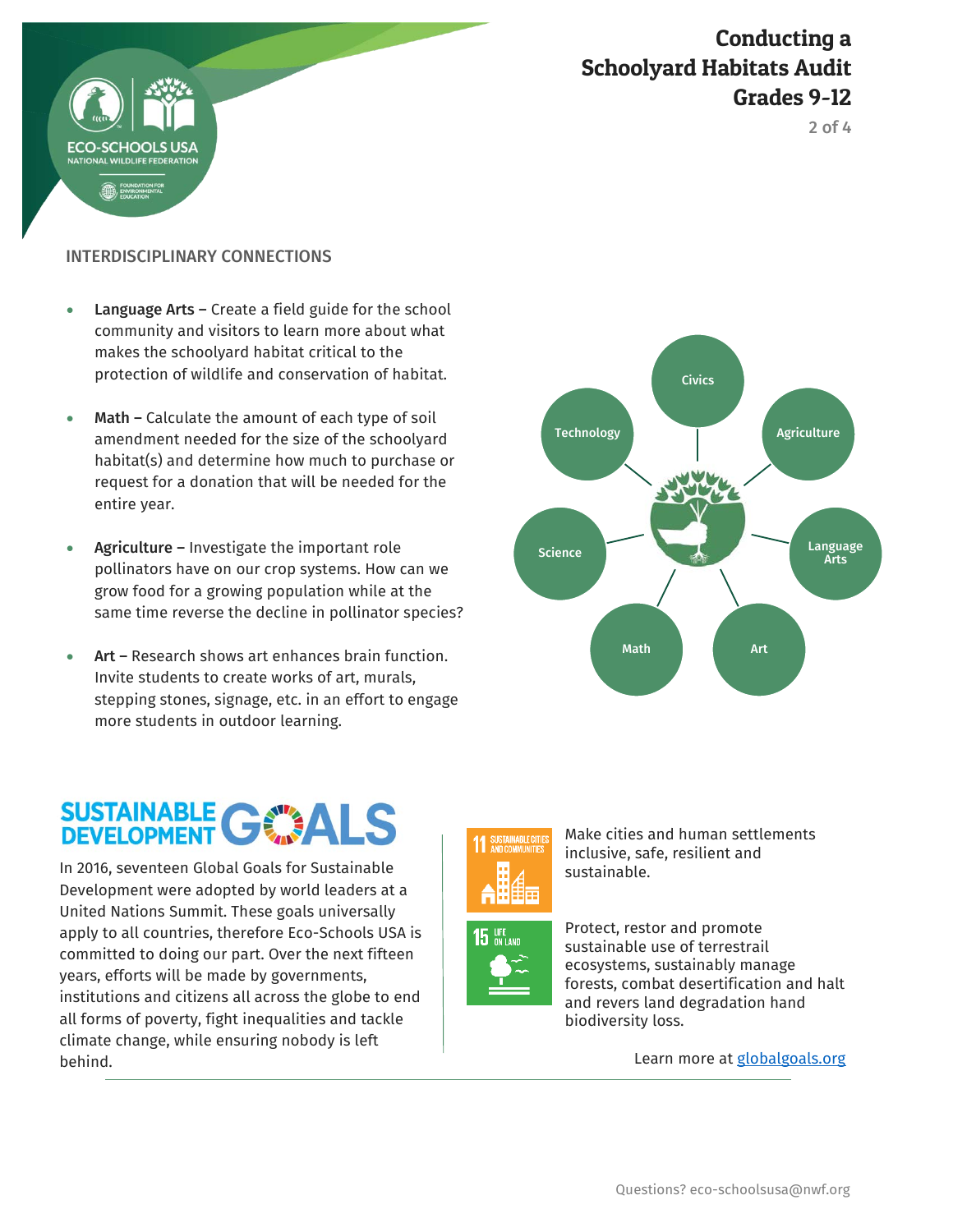## Conducting a Schoolyard Habitats Audit Grades 9-12

CONDUCT THE AUDIT

#### GATHER THE FOLLOWING MATERIALS

- 
- 

- 
- Soil and water quality testing kits or probes
- Water and soil temperature thermometers (optional)
- Clip boards **Regional/state tree, plant and** animal field guides
	-
	- Air temperature and surface temperature thermometers (optional)
- Student worksheet(s)  $\bullet$  Audit form  $\bullet$  Science notebook
	- Stakes or utility flags and string
	- Binoculars SEEK app by iNaturalist or other

#### **PROCEDURE**

- 1. Before the audit, contact local experts who are willing to assist. These individuals can provide more in depth understanding and can help direct the team when questions arise and/or concerns arise.
- 2. Read through the audit. As an Eco-Action Team determine, based on the area being investigated, how much time will be needed to complete the baseline or post-action audit.
- 3. Highlight the locations on a school map where teams will collect data.
- 4. Conduct the baseline audit and make plans to conduct the post-action audit.
- 5. Analyze the results and develop an action plan.
- 6. Frequently communicate results and plans with the school and community.



#### DASHBOARD METRICS

- 1. How many square feet of wildlife habitat does your school contain?
- 2. After implementing the action plan, how many more square feet of habitat was added?
- 3. What are the average number of minutes students spend in the garden or outdoor learning space each week?